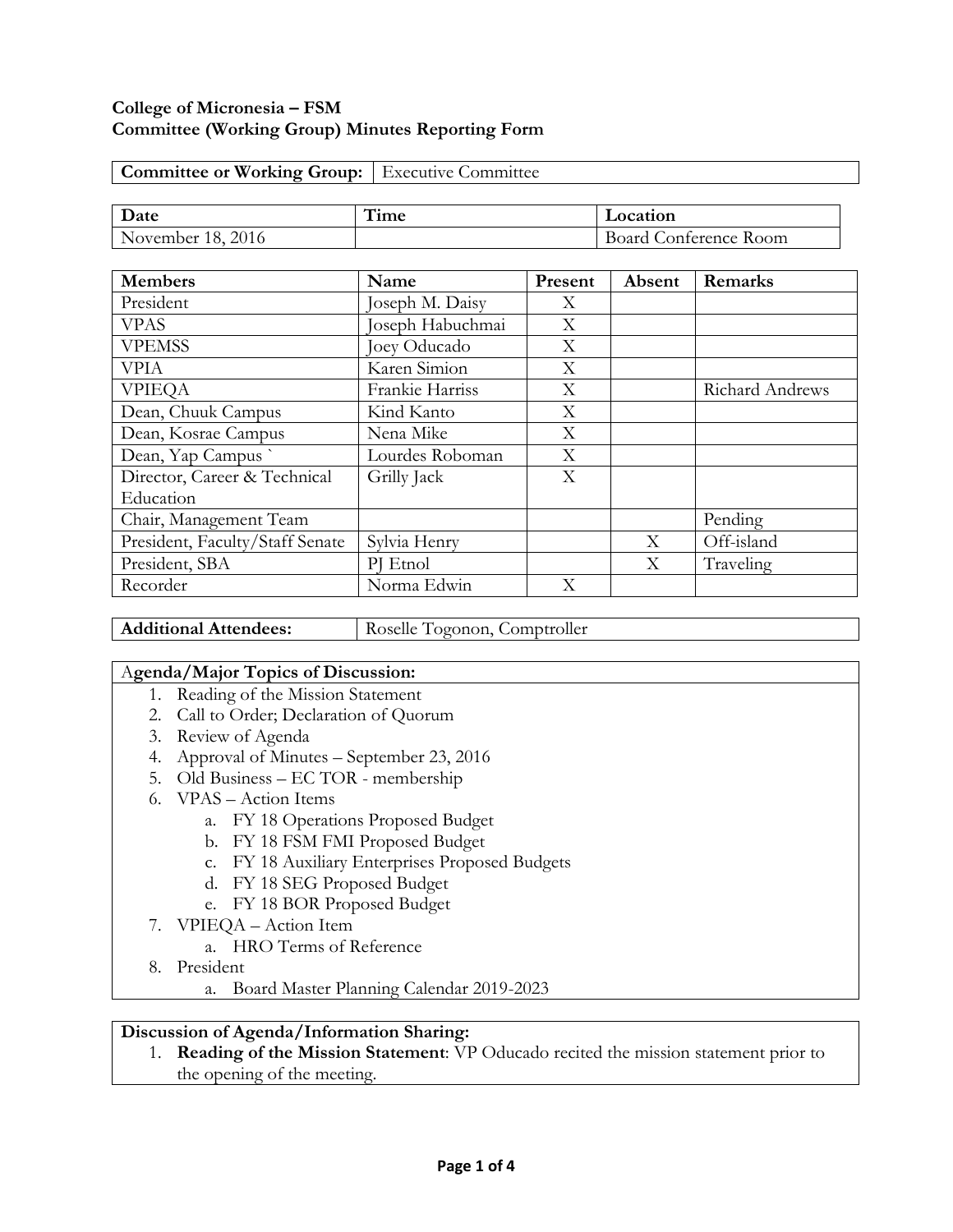- 2. **Call to Order; Declaration of Quorum**: President Daisy declared a quorum and opened the meeting at 2:10 PM.
- 3. **Review of Agenda**: President Daisy recommended eliminating #8 as it was addressed during the last meeting. Copy of the board master planning calendar 2019-2023 can be obtained from Norma; the calendar should inform the work of policy review. Agenda #5 was moved to after #7.
- 4. **Approval of Minutes – September 23, 2016**: Dean Kanto corrected #8c; IT should read IC. Director Jack moved and VP Habuchmai seconded to adopt the minutes as corrected. The motion passed unanimously.
- 5. **VPAS – Action Items**: The budgets presented have gone through the budget development process prior to being presented to EC.
	- a. **FY 18 Operations Proposed Budget**: Projected head count is the average head count for the past three years. VP Oducado moved and VP Simion/Dean Kanto seconded to endorse the proposed FY 18 Operations Budget of \$12,975,134. The motion passed unanimously.
	- b. **FY 18 FSM FMI Proposed Budget**: Dean Roboman moved and VP Simion seconded to endorse the proposed FY 18 FSM FMI budget of \$833,915. The motion passed unanimously.
	- c. **FY 18 Auxiliary Enterprises Budgets**: VP Oducado moved and VP Habuchmai seconded to endorse the proposed FY Auxiliary Enterprises Budgets of \$92, 516 for the Bookstore and \$220,553 for the Dining Hall. The motion passed unanimously.
	- d. **FY 18 SEG Proposed Budget**: VP Simion moved and VP Oducado seconded to endorse the proposed FY 18 SEG Budget of \$689,948 (Student Financial Assistance \$300,000, College Work-Study Program \$283,781, Teacher Corps \$106,167). The motion passed unanimously.
	- e. **FY 18 BOR Proposed Budget**: VP Habuchmai moved and VP Oducado seconded to endorse the proposed FY 18 BOR Budget of \$105,000. The motion passed unanimously.

# **6. VPIEQA – Action Item**

a. **HRC Terms of Reference**: President Daisy suggested deferring this item to the next meeting to provide more time for review and to possibly have the committee chair present the HRC TOR. Director Jack moved and VP Habuchmai seconded that this item be deferred to the next EC meeting. The motion passed unanimously.

# **7. Old Business**

a. **EC TOR – membership**: In the draft TOR, the VPCRE position has been eliminated and pathways clarified; question regarding whether the new Dean of Assessment position should sit on EC remains. The committee was tasked to review the current draft and within a week and share their comments with Norma for a thoughtful discussion the next time the committee meets. President Daisy moved and Director Jack/VP Habuchmai seconded that this be deferred to the next meeting. The motion passed unanimously.

# **8. Miscellaneous**

# **a. Restructuring**

- i. The Director of IRP is on leave until his January  $24<sup>th</sup>$  departure. Restructuring of the office functions are under consideration. Number of searches are still in progress; Director of Institutional Advancement and External Affairs, Director of Institute for Student Learning and Excellence in Teaching.
- ii. VP Simion reported Cabinet endorsed eliminating division chairs at the national campus; instead there will be two ICs at national and one at Pohnpei campus. The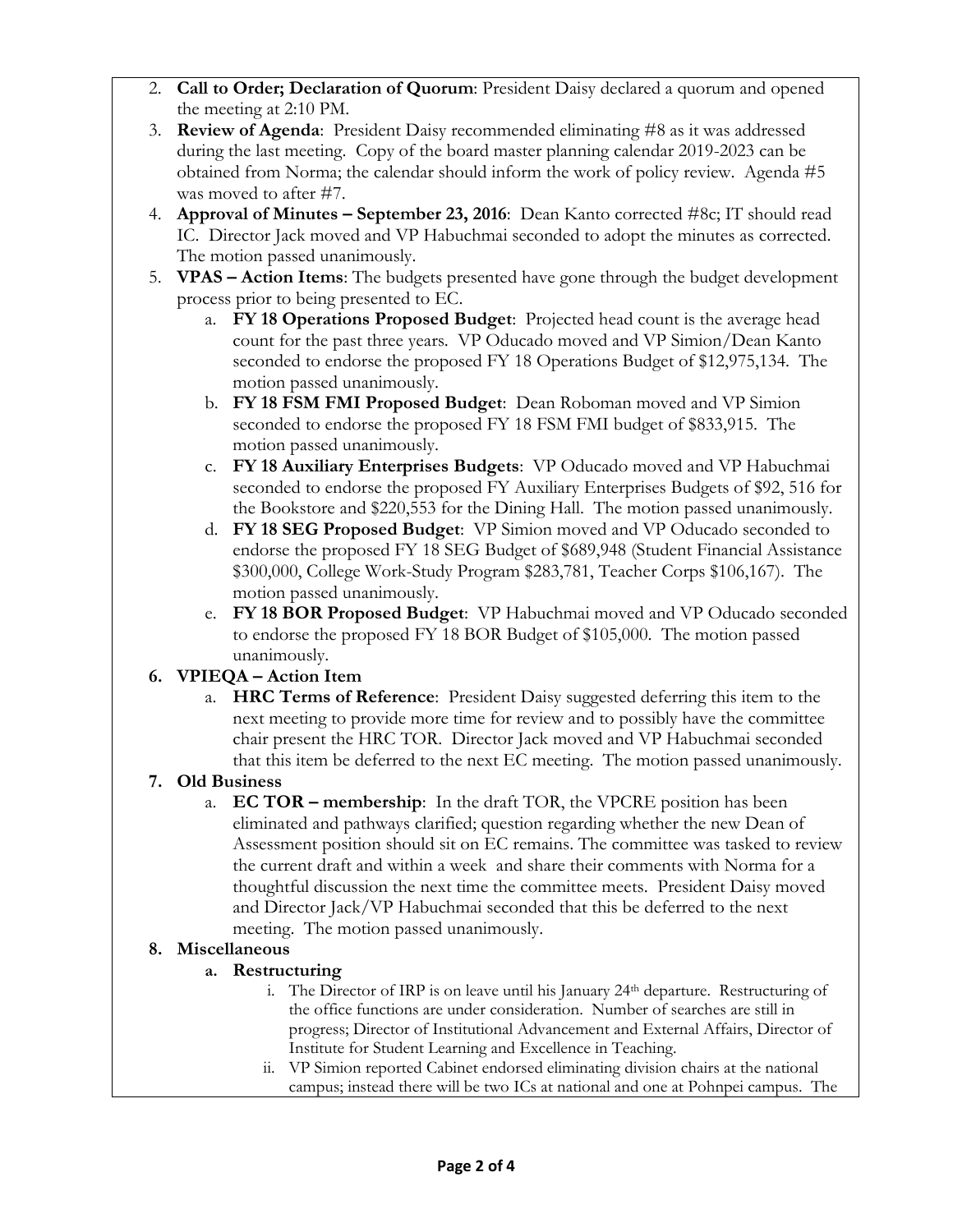current chairs will become full-time faculty starting summer 2017 or fall 2017 depending on when the IC positions are filled.

- iii. Effective immediately, security reports to VP EMSS.
- b. **Holiday Party:** The national and Pohnpei campuses will have its holiday party on December 13<sup>th</sup>. The usual arrangement for holiday celebrations at each campus will be done; Deans are to work with Norma for per person cost.
- c. **Commencement:** Mid-year commencement will be held on December 15th. Two hundred and twenty candidates applied for graduation, not including eight for the bachelor's degree. SIS is working well, they are reaching out to program completers who did not apply to try to reach 30% graduation rate. Deadline for submission of grades from faculty differs; December 12<sup>th</sup> for Pohnpei, national, and Yap campuses and December 13<sup>th</sup> for Chuuk and Kosrae campuses. VP Oducado stressed that the grade sheets be checked for completeness and be submitted on time. Grades should be submitted by 5:00 PM on the  $13<sup>th</sup>$ , and his staff will work late that night to complete the list of graduates for printing of the program with names of the graduates from all campuses on the 14th.
- **d. Campus Reports**
	- i. **Kosrae Campus:** SBA organized a Thanksgiving celebration and most students are participating in the island-wide Thanksgiving activities. Students are also planning an international night fundraising in anticipation of the Christmas gathering of Kosraeans from abroad.
	- ii. **Chuuk Campus**: The IC is planning to talk with high school students later this month and is collecting brochures from the various programs including those at the national and Pohnpei campuses, and at FMI. President suggested using the promotional video which Paulo and Shaun put together. They will be working on producing more videos to promote the college. Letter of appreciation to the Governor and Legislature for their support of the \$3 million for the new campus is being finalized.
	- iii. **Pohnpei Campus**: CTE was asked to refurbish a vehicle for the upcoming fundraising event. They looked at vehicles but the work would be too much for the time available. Instead they are refurbishing a motorcycle which they will clean up and give a new point job. The goal is to have it done by Christmas. They also secured an arrangement with the local lumber cutter who cut down the trees on campus. He were given the trees and, in return, will sell the lumber to us at half price. As a result, the dining tables are almost done. This also provides resources for the program. CTE is also doing things for students that would lead to jobs: a group of students were brought in to tint cars.
	- iv. **TracDat Training**: TracDat training is scheduled for December 13 and 14 for inputting program results. Hopefully this can be recorded to share with the campuses.
- 9. **Adjournment**: Director Jack moved and VP Habuchmai seconded that the meeting be adjourned. The meeting adjourned at 2:50 PM.

# **Comments/Upcoming Meeting Date & Time/Etc.:**

 $\blacksquare$ 

### **Handouts/Documents Referenced:**

- Agenda November 18 2016
- $\blacksquare$  Minutes September 23, 2016
- **Executive Committee Terms of Reference**
- Agenda Item 11a FY 18 Proposed Operations Budget
- Agenda Item 11b FY 18 Proposed FSM FMI Budget
- Copy of FSM FMI budget details